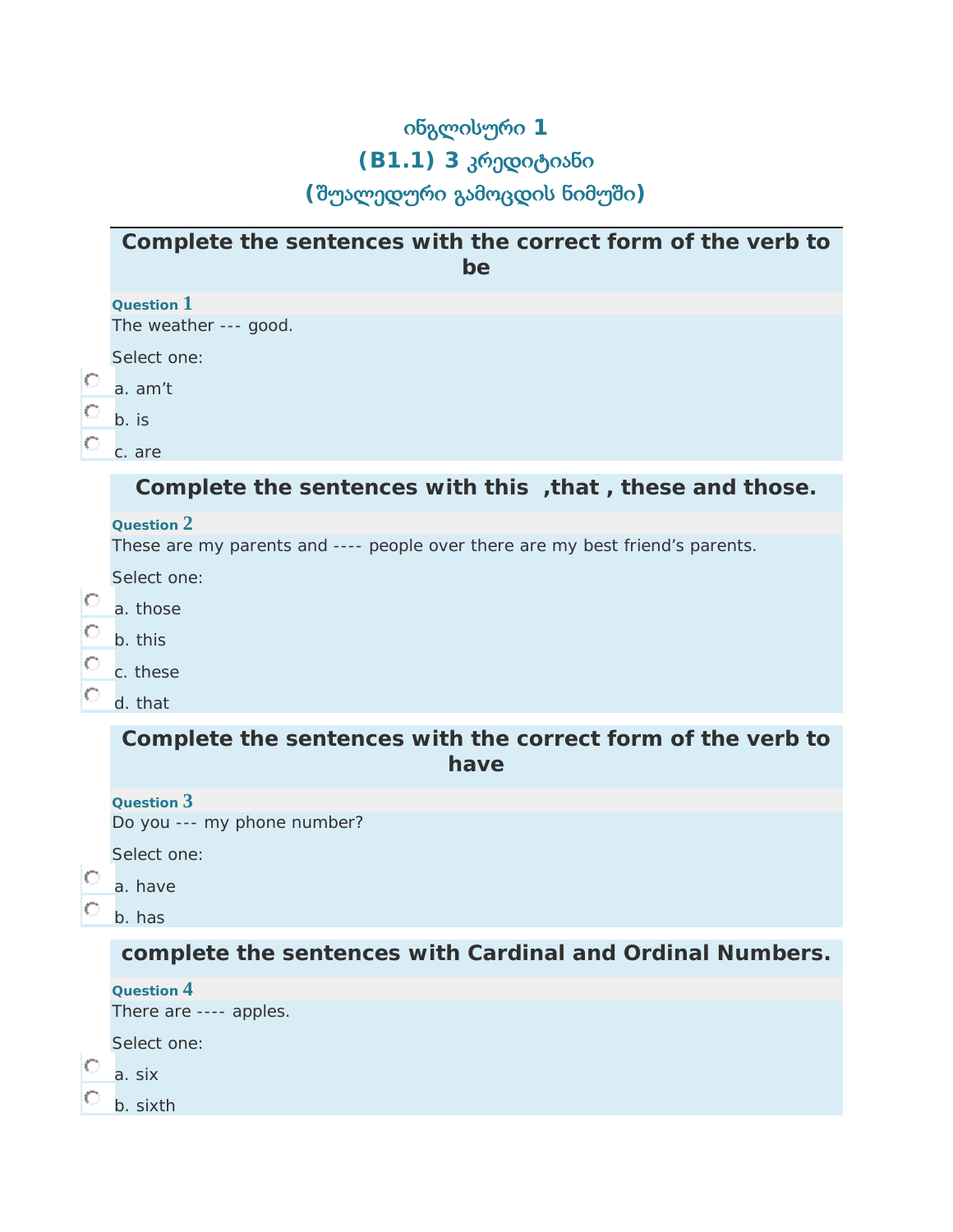|   | Complete the sentences with the prepositions of location.              |
|---|------------------------------------------------------------------------|
|   | Question 5<br>Where do you come ---?                                   |
|   | Select one:                                                            |
| O | a. over                                                                |
| O | b. from                                                                |
| Ю | c. In                                                                  |
|   | Complete the sentences with can , cannot.                              |
|   | Question 6                                                             |
|   | $1 -- swim. (+)$                                                       |
|   | Select one:                                                            |
| O | a. can not                                                             |
| O | b. can                                                                 |
|   | Choose the correct form of to be/to have and present<br>simple tense.  |
|   | Question 7                                                             |
|   | We --- a nice garden                                                   |
|   | Select one:                                                            |
| O | a. has                                                                 |
| O | b. have                                                                |
|   | Choose the correct form of present simple tense.                       |
|   | Question 8                                                             |
|   | Christopher --- a bus.                                                 |
|   | Select one:                                                            |
|   | a. drive                                                               |
|   | b. drives                                                              |
|   | <b>Vocabulary</b>                                                      |
|   | Question 9<br>A movable and large metal pin fastening objects together |
|   | Select one:                                                            |
|   | a. Bolt                                                                |
|   | b. Plug                                                                |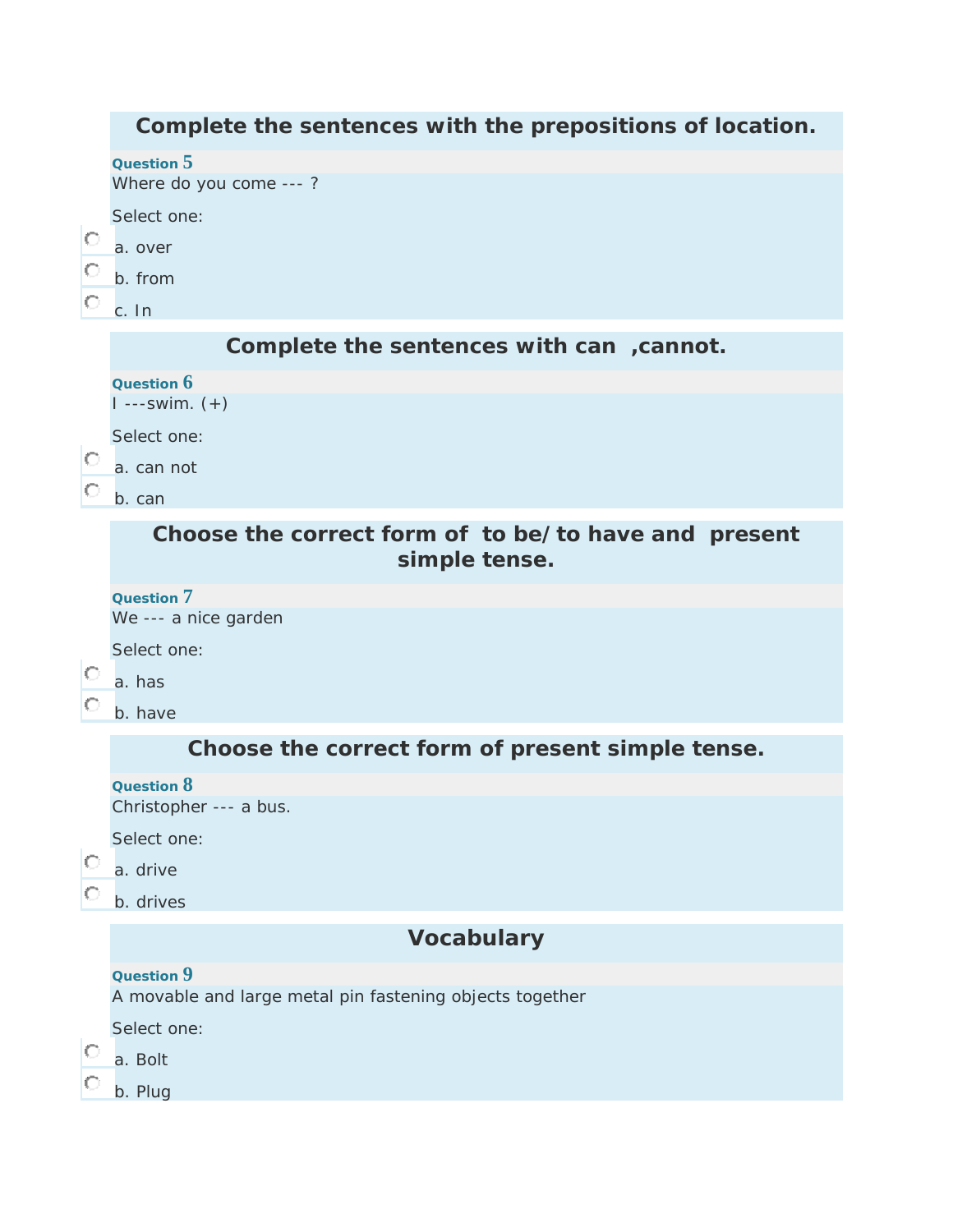|         | c. Cable<br>d. Saw                                                            |
|---------|-------------------------------------------------------------------------------|
|         | Question 10                                                                   |
|         | It has a shaft and a head. It drives in nails.                                |
|         | Select one:                                                                   |
| Ю       | a. Adaptor                                                                    |
| O       | b. Hammer                                                                     |
| $\circ$ | c. Nail                                                                       |
| $\circ$ | d. Nut                                                                        |
|         | Question 11                                                                   |
|         | A car used for racing, as a specially designed and modified car or stock car. |
|         | Select one:                                                                   |
| O       | a. Mountain bike                                                              |
| O       | b. Racing car                                                                 |
| $\circ$ | c. Rocket                                                                     |
| О       | d. Boat                                                                       |
|         | Question 12                                                                   |
|         | Main part of a skateboard                                                     |
|         | Select one:                                                                   |
| $\circ$ | a. Truck                                                                      |
| О       | b. Nose                                                                       |
| O       | c. Tail                                                                       |
| O       | d. Deck                                                                       |

The quality of the graphics output on a computer printer is measured in dpi (dots per inch). Simply by changing the density of dots that make up reach part of an image, the printer can produce graphics that look almost photographic. To understand how this works, consider how a black-and-white photograph shows the shades which, in real life are colors. Each color is different shade of gray. For graphics to be produced on the computer printer, a piece of software called a printer driver decides upon a dot pattern which will represent each color shade. These different patterns or textures each create an individual effect which your eye translates into grey shades. The closer you look at the image, however the less lifelike it looks.

**Question 13**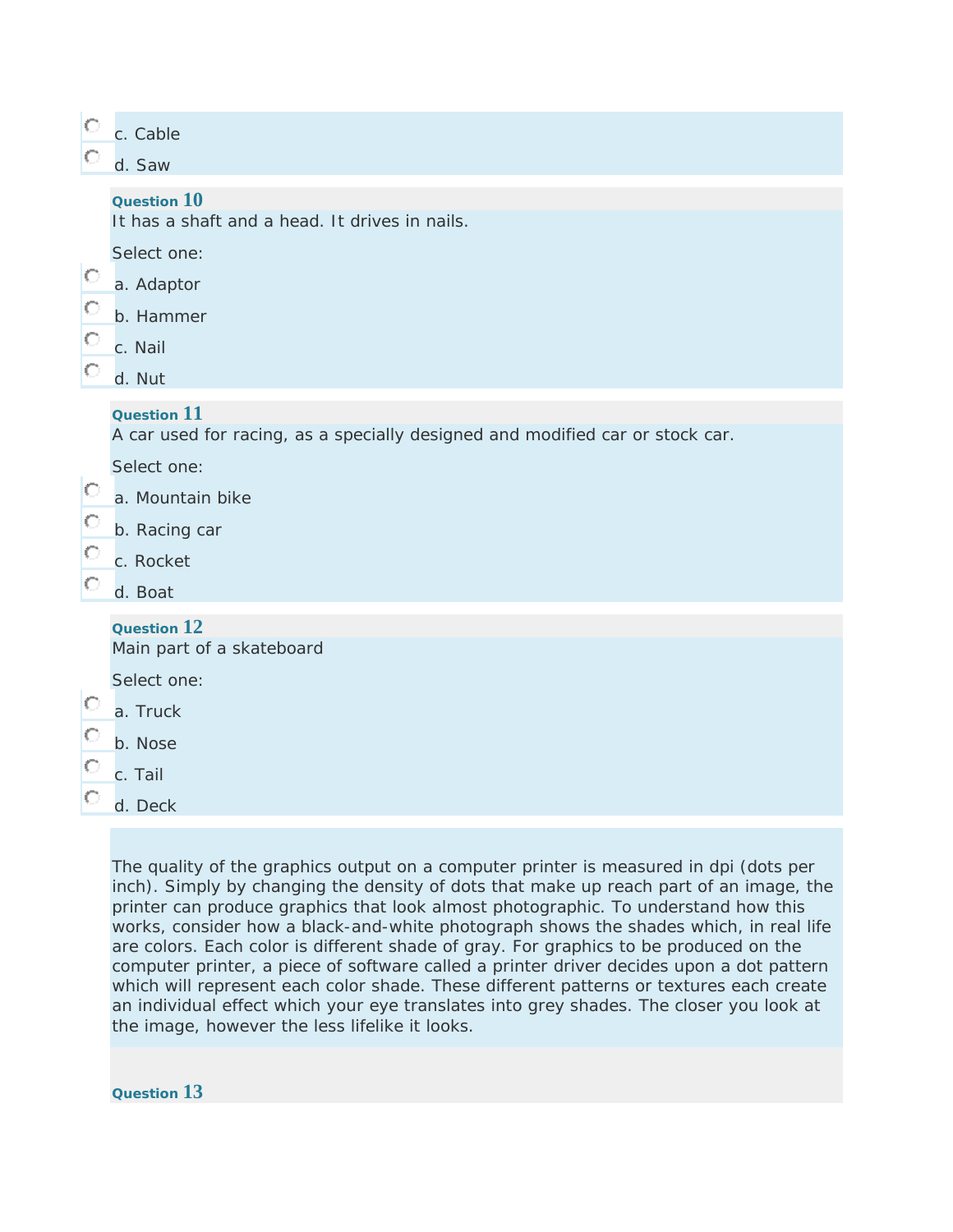| O<br>O<br>О<br>О  | According to the passage, a computer printer can                                                    |
|-------------------|-----------------------------------------------------------------------------------------------------|
|                   | Select one:                                                                                         |
|                   | a. Measure dot per inch                                                                             |
|                   | b. Change photographs                                                                               |
|                   | c. Look photographs                                                                                 |
|                   | d. Produce pictures                                                                                 |
| O<br>$\circ$<br>О | Question 14<br>In line 3, the word "this" refers to                                                 |
|                   | Select one:                                                                                         |
|                   | a. The output of graphics on a computer printer                                                     |
|                   | b. The number of dpi in each part of an image                                                       |
|                   | c. The change of density of dots                                                                    |
| O                 | d. The production of photograph like graphics                                                       |
|                   | Question $15$<br>Graphics are like black-and-white photographs in that                              |
|                   | Select one:                                                                                         |
| O                 | a. They each create an individual effect                                                            |
| O                 | b. They are produced by computers                                                                   |
| O                 | c. Each color is seen as a different shade of gray                                                  |
| $\circ$           | d. A dot pattern is decided by a printer driver                                                     |
|                   | Question $16$                                                                                       |
|                   | According to the passage, the graphics image                                                        |
| Ō                 | Select one:                                                                                         |
| O<br>С            | a. Is an exact reproduction of the photograph                                                       |
|                   | b. Loses its natural look when viewed close up                                                      |
|                   | c. Changes the density of dots                                                                      |
|                   | d. Has the same quality as a photograph                                                             |
|                   | Question 17<br>Where in the passage does the author discuss how the computer printer conveys color? |
|                   | Select one:                                                                                         |
|                   | a. Lines 8-10                                                                                       |
|                   | $b.$ Lines 1-2                                                                                      |
|                   | c. Lines 2-3                                                                                        |
|                   |                                                                                                     |